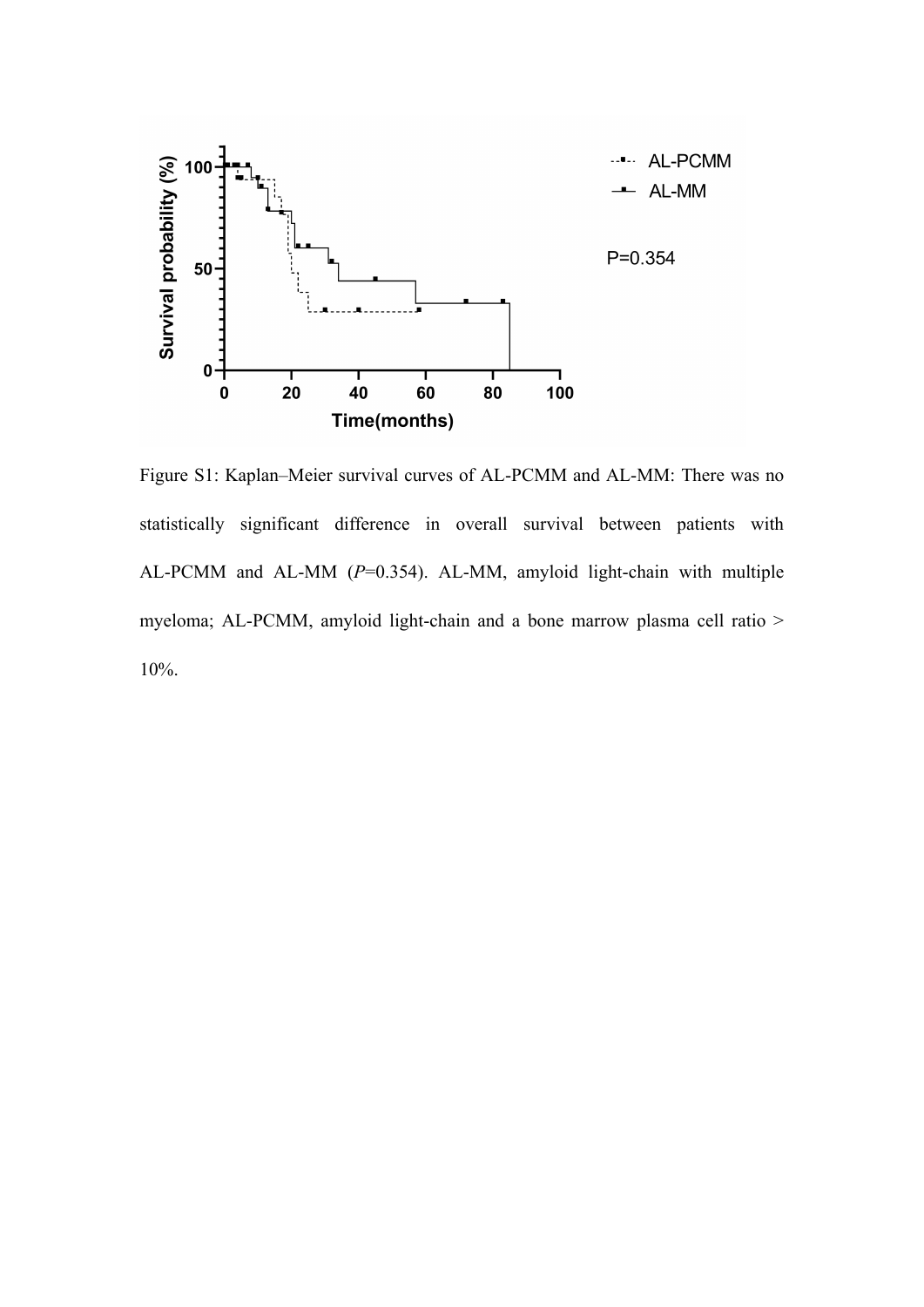

Figure S2: The Correlation between ALP and markers of cardiac amyloidosis and liver involvement: A. The positive correlation between BNP and ALP (r=0.388; *P*=0.006). B. The positive correlation between CTNI and ALP (r=0.313; *P*=0.028). C. The positive correlation between EF and ALP (r=-0.380; *P*=0.007). D. No correlation between TBIL and ALP (r=0.141; *P*=0.335). ALP, alkaline phosphatase; BNP, brain natriuretic peptide; CTNI, cardiac troponin I; EF, ejection fraction; TBIL, total bilirubin.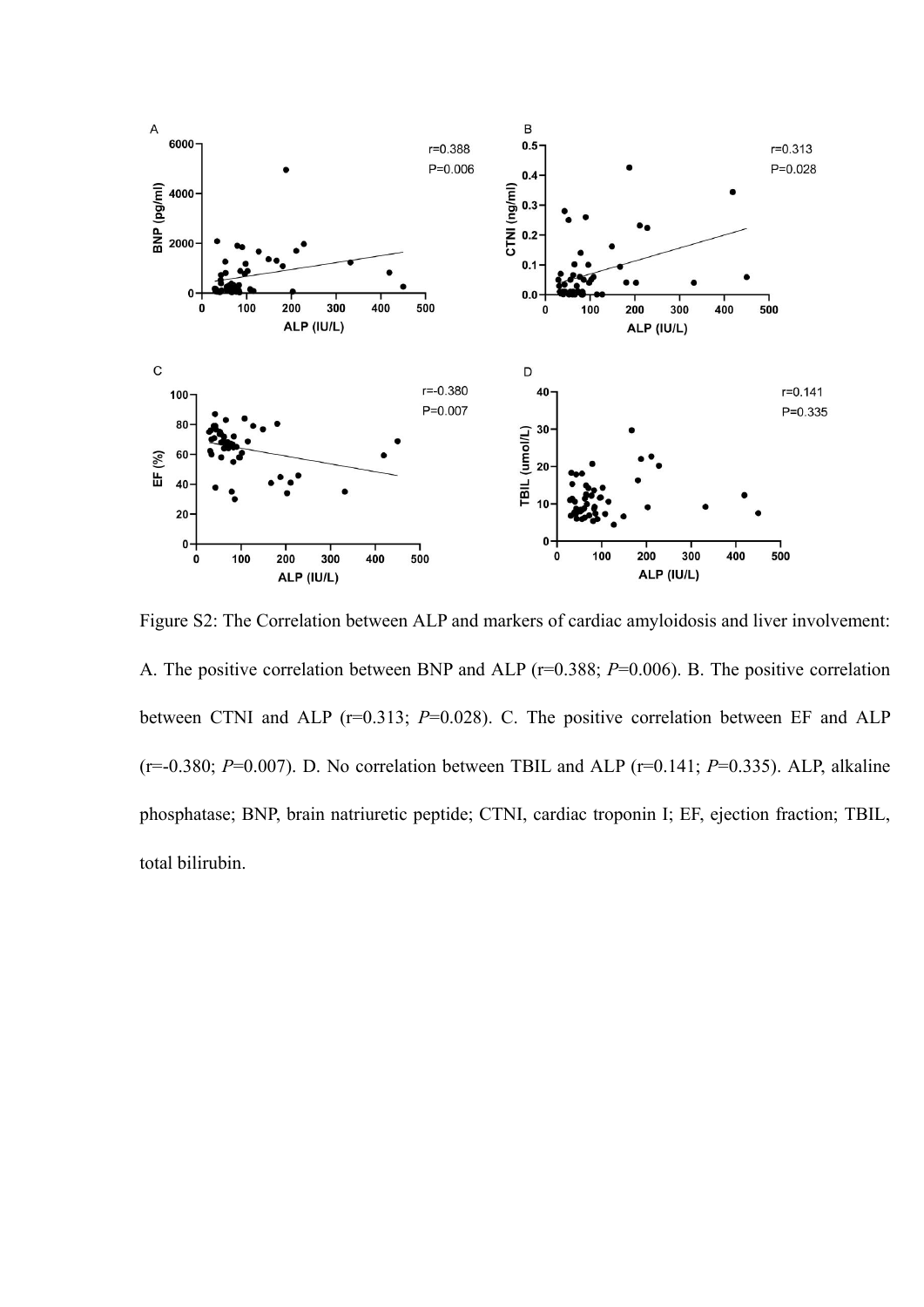| Organ<br>involvement   | AL<br>amyloidosis<br>$N=49$ | AL-MM<br>$N=28$ | AL-PCMM<br>$N=21$ | $\overline{P}$ |
|------------------------|-----------------------------|-----------------|-------------------|----------------|
| Kidney                 | $36(73.4\%)$                | $20(71.4\%)$    | $16(76.1\%)$      | 0.708          |
| Heart                  | $27(55.1\%)$                | $17(60.7\%)$    | $10(47.6\%)$      | 0.361          |
| Liver                  | $13(26.5\%)$                | $7(25.0\%)$     | $6(28.5\%)$       | 0.779          |
| Skin                   | $8(16.3\%)$                 | 4 ( $14.3\%$ )  | 4(19%)            | 0.655          |
| Gastrointestinal tract | $6(12.2\%)$                 | $5(17.8\%)$     | $1(4.7\%)$        | 0.219          |
| Soft tissue            | $4(8.2\%)$                  | $2(7.1\%)$      | $2(9.5\%)$        | 1.000          |
| Nerve                  | $4 (8.2\%)$                 | $2(7.1\%)$      | $2(9.5\%)$        | 1.000          |
| lung                   | $1(2\%)$                    | $1(3.6\%)$      | $0 (0\%)$         | 1.000          |
| $\leq$ three ograns    | $34(69.4\%)$                | 18 (64.2%)      | 16 ( $76.2\%$ )   | 0.371          |
| $\geq$ three organs    | $15(30.6\%)$                | $10(35.8\%)$    | $5(23.8\%)$       | 0.371          |

Table S1: Organ involvement in patients with AL-PCMM and AL-MM